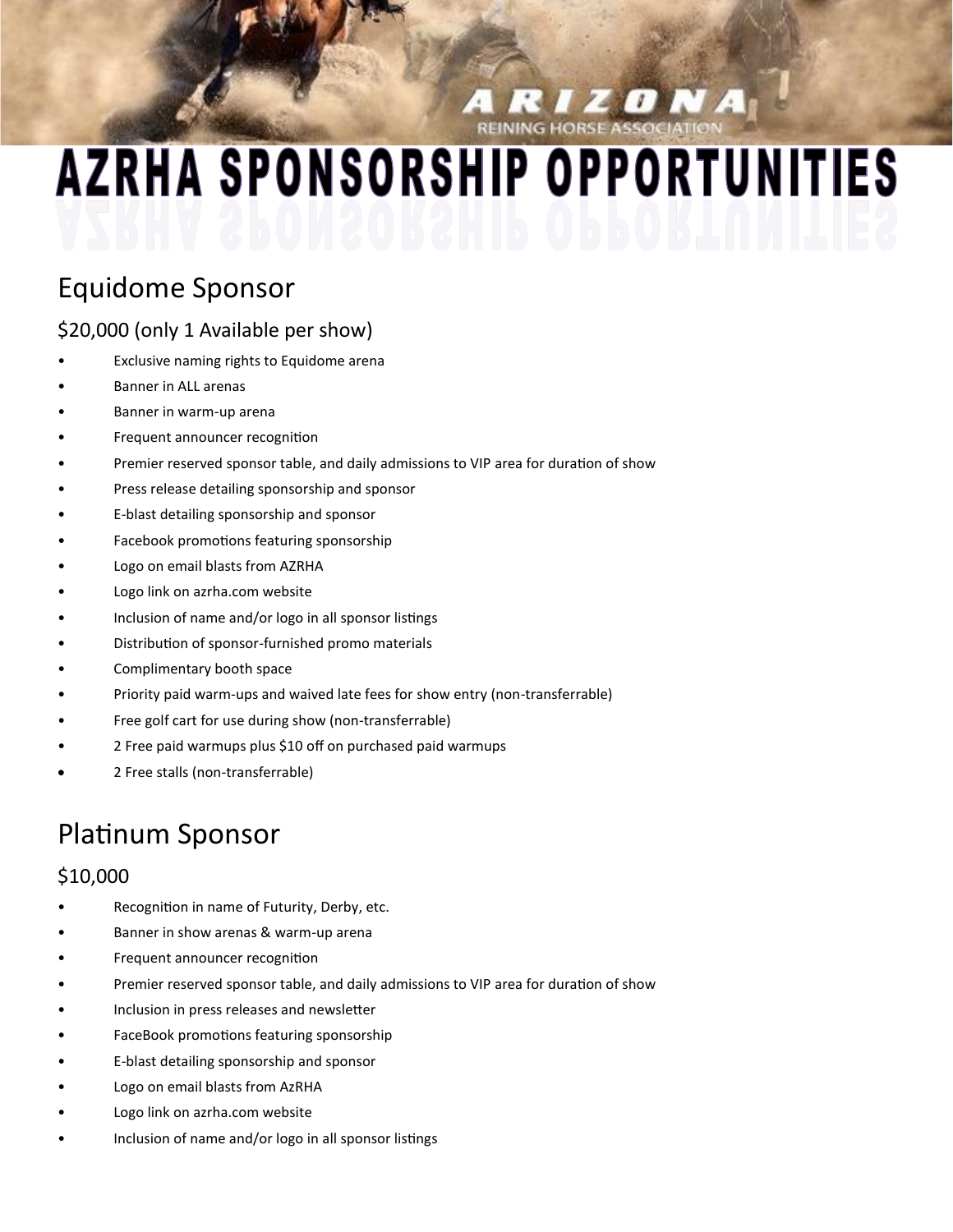**ELECTE MA** 

## **AZRHA SPONSORSHIP OPPORTUNITIES**

#### Platinum Sponsor (continued)

- Awards presentation participation for named event
- Distribution of sponsor-furnished promo materials
- Complimentary booth space
- Priority paid warm-ups and waived late fees for show entry (non-transferrable)
- Free golf cart for use during show (non-transferrable)
- 2 Free Paid Warmups plus \$10 off on purchased paid warmups
- 2 Free stalls (non-transferrable)

## Elite Partner Sponsor

#### \$7,500

- Banner in show arenas & warm-up arena
- Frequent announcer recognition
- Premier reserved sponsor table, and daily admissions to VIP area for duration of show
- Inclusion in press releases and newsletter
- FaceBook promotions featuring sponsorship
- Logo link on azrha.com website
- Inclusion of name and/or logo in all sponsor listings
- Awards presentation participation for named event
- Distribution of sponsor-furnished promo materials
- Complimentary booth space
- Free golf cart for use during show (non-transferrable)
- 1 Free Paid Warmups plus \$10 off on purchased paid warmups
- 1 Free stalls (non-transferrable)

## Gold Sponsor

#### \$5,000

- One banner in show arena and warm-up arena
- Frequent announcer recognition
- Reserved sponsor table in premium position, and up to eight daily admissions to VIP area
- Inclusion in selected press releases and newsletter
- Inclusion in selected FaceBook promotions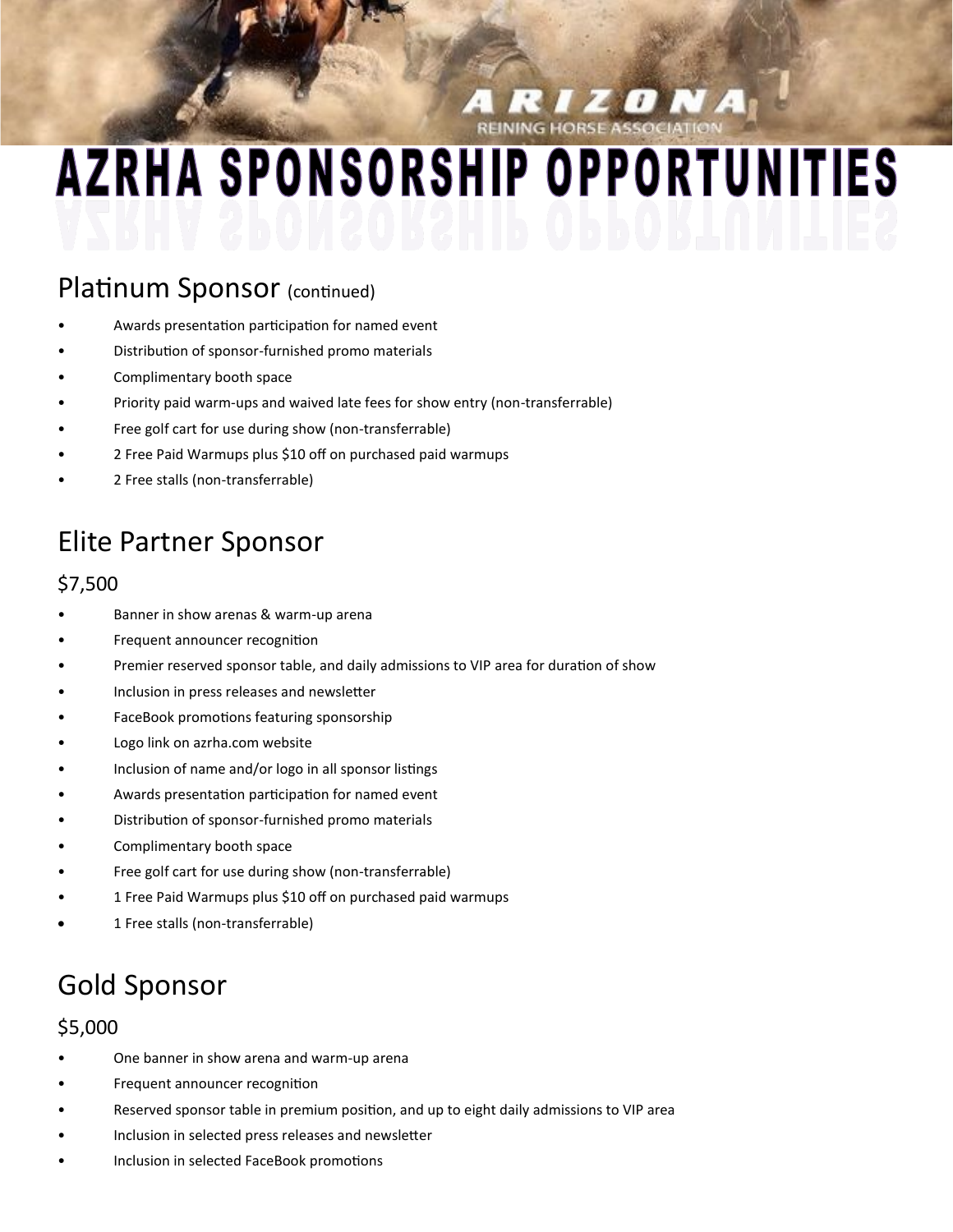**RIZONA** 

## **AZRHA SPONSORSHIP OPPORTUNITIES**

- Sponsor link on azrha.com website
- Inclusion of name and/or logo in sponsor listings
- Distribution of sponsor-furnished promo materials
- \$10 off per paid warmups
- 50% off golf cart rental (non-transferrable)
- One Free Stall (non-transferrable)
- Priority stall location and paid warm-ups
- Waived late fees for show entry (non-transferrable)
- Vendor booth space if requested

### Silver Sponsor

#### \$2,500

- One banner in show arena and warm-up arena
- Announcer recognition
- Reserved sponsor table and up to six daily admissions to VIP area for duration of show
- Inclusion in selected press releases and newsletter
- Sponsor link on azrha.com website
- Priority stall location and paid warm-ups based on sponsorship level
- Inclusion of name and/or logo in sponsor listings
- Priority stall location and paid warm-ups based on sponsorship level
- Waived late fees for show entry (non-transferrable)

#### Bronze Sponsor

#### \$1,500

- One banner in show arena and warm-up arena
- Name inclusion in announcer script
- Four daily admissions to VIP area for duration of show
- Inclusion in selected press releases and newsletter
- Sponsor name listed on azrha.com website
- Priority stall location and paid warm-ups based on sponsorship level
- Inclusion of name in sponsor listings